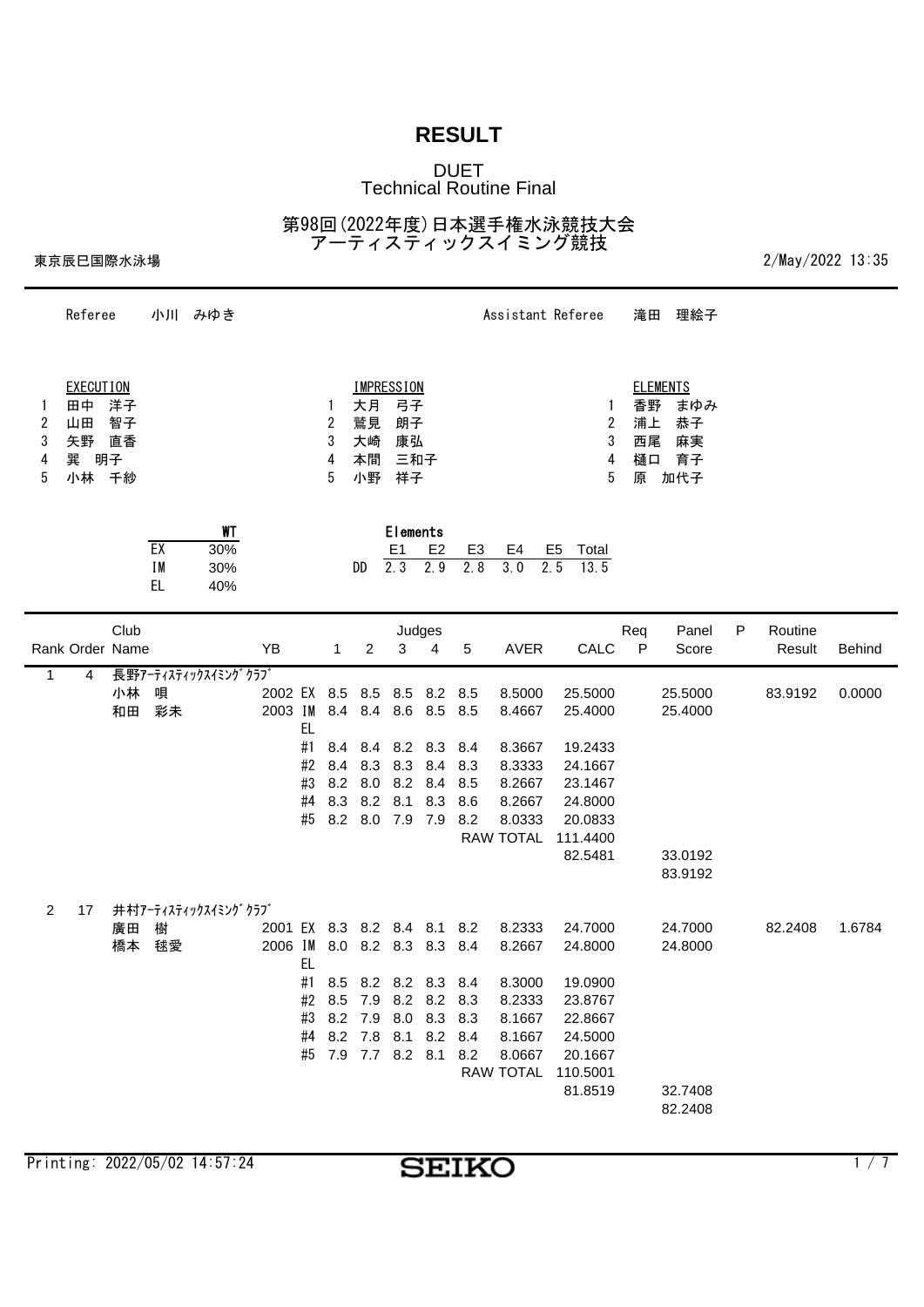### DUET Technical Routine Final

第98回(2022年度)日本選手権水泳競技大会 アーティスティックスイミング競技

|   |                 | Club |                     |                             |     |         |                     | Judges      |         |     |                  |          | Req | Panel   | P | Routine |               |
|---|-----------------|------|---------------------|-----------------------------|-----|---------|---------------------|-------------|---------|-----|------------------|----------|-----|---------|---|---------|---------------|
|   | Rank Order Name |      |                     | YB                          |     | 1       | $\overline{c}$      | 3           | 4       | 5   | AVER             | CALC     | P   | Score   |   | Result  | <b>Behind</b> |
| 3 | 5               |      | アクラブ調布              |                             |     |         |                     |             |         |     |                  |          |     |         |   |         |               |
|   |                 | 鈴木   | 深結                  | 1999 EX 8.2 8.2 8.2 8.2     |     |         |                     |             |         | 8.4 | 8.2000           | 24.6000  |     | 24.6000 |   | 81.3682 | 2.5510        |
|   |                 | 渡邉   | 夢乃                  | 2000 IM 8.2 8.1 8.2 8.3     | EL  |         |                     |             |         | 8.3 | 8.2333           | 24.7000  |     | 24.7000 |   |         |               |
|   |                 |      |                     |                             | #1  | 8.2     | 8.2 8.1             |             | 8.2     | 8.2 | 8.2000           | 18.8600  |     |         |   |         |               |
|   |                 |      |                     |                             | #2  | 8.0     | 8.2 8.3             |             | 8.1     | 8.3 | 8.2000           | 23.7800  |     |         |   |         |               |
|   |                 |      |                     |                             | #3  | 7.8     | 7.8                 | 7.8         | 7.7     | 8.0 | 7.8000           | 21.8400  |     |         |   |         |               |
|   |                 |      |                     |                             | #4  | 8.0     | 7.9                 | 8.1         | 7.9     | 8.2 | 8.0000           | 24.0000  |     |         |   |         |               |
|   |                 |      |                     |                             | #5  | 7.7 7.8 |                     | 8.0 8.0     |         | 7.9 | 7.9000           | 19.7500  |     |         |   |         |               |
|   |                 |      |                     |                             |     |         |                     |             |         |     | <b>RAW TOTAL</b> | 108.2300 |     |         |   |         |               |
|   |                 |      |                     |                             |     |         |                     |             |         |     |                  | 80.1704  |     | 32.0682 |   |         |               |
|   |                 |      |                     |                             |     |         |                     |             |         |     |                  |          |     | 81.3682 |   |         |               |
| 4 | 6               |      | 井村アーティスティックスイミングクラブ |                             |     |         |                     |             |         |     |                  |          |     |         |   |         |               |
|   |                 | 熊谷   | 日奈多                 | 2001 EX 8.0 8.1 8.2 8.0 8.3 |     |         |                     |             |         |     | 8.1000           | 24.3000  |     | 24.3000 |   | 80.7948 | 3.1244        |
|   |                 | 額田   | 紗子                  | 2003 IM                     |     |         | 8.2 8.2 8.0 8.2 7.8 |             |         |     | 8.1333           | 24.4000  |     | 24.4000 |   |         |               |
|   |                 |      |                     |                             | EL  |         |                     |             |         |     |                  |          |     |         |   |         |               |
|   |                 |      |                     |                             | #1  | 8.2     |                     | 8.2 8.2 8.1 |         | 8.3 | 8.2000           | 18.8600  |     |         |   |         |               |
|   |                 |      |                     |                             | #2  | 8.1     | 7.9                 | 8.3         | 8.3     | 8.0 | 8.1333           | 23.5867  |     |         |   |         |               |
|   |                 |      |                     |                             | #3  | 8.0     | 7.7                 | 7.9         | 8.0     | 8.1 | 7.9667           | 22.3067  |     |         |   |         |               |
|   |                 |      |                     |                             | #4  | 8.1     | 7.9                 | 8.3         | 7.9     | 7.9 | 7.9667           | 23.9000  |     |         |   |         |               |
|   |                 |      |                     |                             | #5  | 7.9     | 7.7 8.0             |             | 7.9     | 7.8 | 7.8667           | 19.6667  |     |         |   |         |               |
|   |                 |      |                     |                             |     |         |                     |             |         |     | <b>RAW TOTAL</b> | 108.3201 |     |         |   |         |               |
|   |                 |      |                     |                             |     |         |                     |             |         |     |                  | 80.2371  |     | 32.0948 |   |         |               |
|   |                 |      |                     |                             |     |         |                     |             |         |     |                  |          |     | 80.7948 |   |         |               |
| 5 | 16              |      | ミキハウス東京ASC          |                             |     |         |                     |             |         |     |                  |          |     |         |   |         |               |
|   |                 | 稲富   | 愛佳                  | 2003 EX 8.1 8.3 7.9 8.1 8.0 |     |         |                     |             |         |     | 8.0667           | 24.2000  |     | 24.2000 |   | 80.3326 | 3.5866        |
|   |                 | 内田   | 桜子                  | 2005 IM                     | EL. | 8.1     | 8.2 8.1             |             | 8.2     | 8.2 | 8.1667           | 24.5000  |     | 24.5000 |   |         |               |
|   |                 |      |                     |                             | #1  | 8.0     | 8.0 8.0             |             | 8.2 7.8 |     | 8.0000           | 18.4000  |     |         |   |         |               |
|   |                 |      |                     |                             | #2  | 7.8     | 7.8                 | 8.2         | 8.1     | 8.0 | 7.9667           | 23.1033  |     |         |   |         |               |
|   |                 |      |                     |                             | #3  | 7.8     | 7.8                 | 7.8         | 7.8     | 7.9 | 7.8000           | 21.8400  |     |         |   |         |               |
|   |                 |      |                     |                             | #4  | 7.7     | 7.8                 | 8.0         | 7.9     | 7.8 | 7.8333           | 23.5000  |     |         |   |         |               |
|   |                 |      |                     |                             | #5  | 8.0     | 7.7 8.2 8.0         |             |         | 7.9 | 7.9667           | 19.9167  |     |         |   |         |               |
|   |                 |      |                     |                             |     |         |                     |             |         |     | <b>RAW TOTAL</b> | 106.7600 |     |         |   |         |               |
|   |                 |      |                     |                             |     |         |                     |             |         |     |                  | 79.0815  |     | 31.6326 |   |         |               |
|   |                 |      |                     |                             |     |         |                     |             |         |     |                  |          |     | 80.3326 |   |         |               |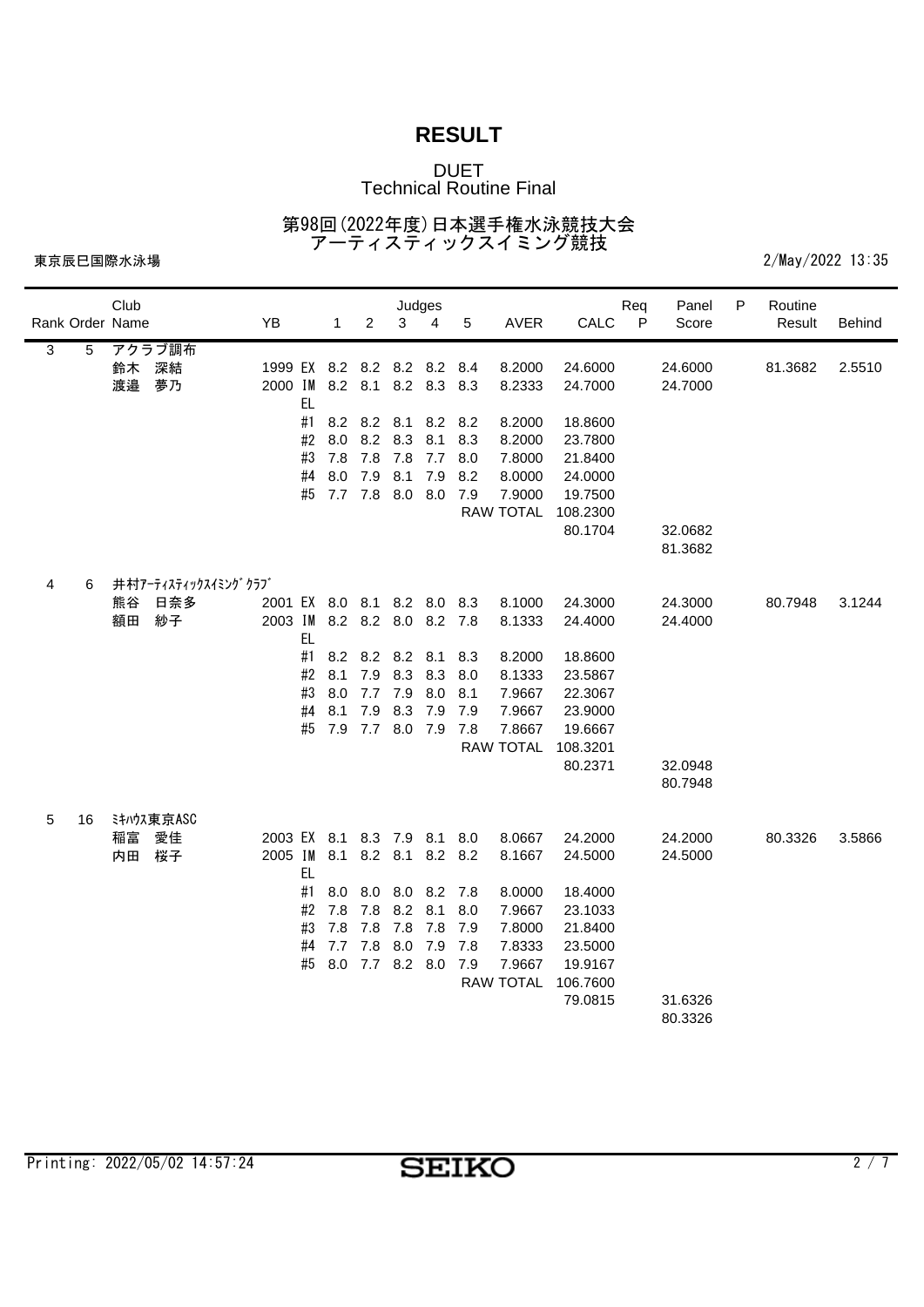### DUET Technical Routine Final

第98回(2022年度)日本選手権水泳競技大会 アーティスティックスイミング競技

|                |                 | Club     |                             |                             |           |            |                     | Judges          |         |            |                  |                    | Req | Panel   | P | Routine |               |
|----------------|-----------------|----------|-----------------------------|-----------------------------|-----------|------------|---------------------|-----------------|---------|------------|------------------|--------------------|-----|---------|---|---------|---------------|
|                | Rank Order Name |          |                             | YB                          |           | 1          | $\overline{2}$      | 3               | 4       | 5          | <b>AVER</b>      | CALC               | P   | Score   |   | Result  | <b>Behind</b> |
| 6              | 19              | ザ、クラブ    | $L^2 \overline{7} \cdot 88$ |                             |           |            |                     |                 |         |            |                  |                    |     |         |   |         |               |
|                |                 | 堀田       | 雪菜                          | 2004 EX 7.9 7.9             |           |            |                     | 8.1             | 8.0     | 8.1        | 8.0000           | 24.0000            |     | 24.0000 |   | 79.3388 | 4.5804        |
|                |                 | 鵜飼       | 志音                          | 2004 IM 7.8 8.0 8.0         |           |            |                     |                 | 8.1 7.8 |            | 7.9333           | 23.8000            |     | 23.8000 |   |         |               |
|                |                 | R) 小高    | 詩央                          | 2007 EL                     |           |            |                     |                 |         |            |                  |                    |     |         |   |         |               |
|                |                 |          |                             |                             | #1<br>#2  | 7.8        | 8.1<br>7.8          | 8.1<br>8.2 7.8  | 7.8     | 8.0        | 7.9667           | 18.3233            |     |         |   |         |               |
|                |                 |          |                             |                             | #3        | 7.7<br>7.8 | 7.9                 | 8.0             | 7.9     | 8.1<br>7.8 | 7.9000<br>7.8667 | 22.9100<br>22.0267 |     |         |   |         |               |
|                |                 |          |                             |                             | #4        | 7.9        | 7.9                 | 8.1             | 7.7     | 7.8        | 7.8667           | 23.6000            |     |         |   |         |               |
|                |                 |          |                             |                             | #5        | 7.8        | $7.7$ 8.1           |                 | 7.6     | 8.0        | 7.8333           | 19.5833            |     |         |   |         |               |
|                |                 |          |                             |                             |           |            |                     |                 |         |            | RAW TOTAL        | 106.4433           |     |         |   |         |               |
|                |                 |          |                             |                             |           |            |                     |                 |         |            |                  | 78.8469            |     | 31.5388 |   |         |               |
|                |                 |          |                             |                             |           |            |                     |                 |         |            |                  |                    |     | 79.3388 |   |         |               |
|                |                 |          |                             |                             |           |            |                     |                 |         |            |                  |                    |     |         |   |         |               |
| $\overline{7}$ | 9               | みえA.S.C  |                             |                             |           |            |                     |                 |         |            |                  |                    |     |         |   |         |               |
|                |                 | 種田       | なつは                         | 2004 EX 7.8                 |           |            |                     | 8.0 7.7 7.8 7.7 |         |            | 7.7667           | 23.3000            |     | 23.3000 |   | 77.7422 | 6.1770        |
|                |                 | 島田       | 綾乃                          | 2006 IM                     |           |            | 8.0 7.9 7.9         |                 | 8.0     | 8.0        | 7.9667           | 23.9000            |     | 23.9000 |   |         |               |
|                |                 |          |                             |                             | <b>EL</b> |            |                     |                 |         |            |                  |                    |     |         |   |         |               |
|                |                 |          |                             |                             | #1        | 7.6        | 7.9                 | 7.6             | 8.0 7.5 |            | 7.7000           | 17.7100            |     |         |   |         |               |
|                |                 |          |                             |                             | #2        | 7.7        | 7.7                 | 7.6             | 7.8 7.4 |            | 7.6667           | 22.2333            |     |         |   |         |               |
|                |                 |          |                             |                             | #3        | 7.7        | 7.8                 | 7.7             | 7.9     | - 7.5      | 7.7333           | 21.6533            |     |         |   |         |               |
|                |                 |          |                             |                             | #4        | 7.5        | 7.6                 | 7.7             | 7.7     | 7.6        | 7.6333           | 22.9000            |     |         |   |         |               |
|                |                 |          |                             |                             | #5        | 7.6        | $7.4$ $7.1$         |                 | 7.5     | 7.4        | 7.4333           | 18.5833            |     |         |   |         |               |
|                |                 |          |                             |                             |           |            |                     |                 |         |            | <b>RAW TOTAL</b> | 103.0799           |     |         |   |         |               |
|                |                 |          |                             |                             |           |            |                     |                 |         |            |                  | 76.3555            |     | 30.5422 |   |         |               |
|                |                 |          |                             |                             |           |            |                     |                 |         |            |                  |                    |     | 77.7422 |   |         |               |
|                |                 |          |                             |                             |           |            |                     |                 |         |            |                  |                    |     |         |   |         |               |
| 8              | 18              |          | アテナアクアメイツ<br>真帆             | 2002 EX 7.8 7.9 7.7 7.5 7.6 |           |            |                     |                 |         |            | 7.7000           | 23.1000            |     | 23.1000 |   |         |               |
|                |                 | 加藤<br>村尾 | 美海                          | 2003 IM 8.0                 |           |            | 7.8 7.8             |                 | 7.7 8.0 |            | 7.8667           | 23.6000            |     |         |   | 76.6427 | 7.2765        |
|                |                 |          |                             |                             | EL.       |            |                     |                 |         |            |                  |                    |     | 23.6000 |   |         |               |
|                |                 |          |                             |                             | #1        | 7.6        | 7.7 7.5 7.7 7.8     |                 |         |            | 7.6667           | 17.6333            |     |         |   |         |               |
|                |                 |          |                             |                             | #2        | 7.4        | 7.6                 | 7.7             | 7.5     | 7.6        | 7.5667           | 21.9433            |     |         |   |         |               |
|                |                 |          |                             |                             | #3        | 7.4        | 7.5                 | 7.4             | 7.4     | 7.6        | 7.4333           | 20.8133            |     |         |   |         |               |
|                |                 |          |                             |                             | #4        | 7.3        | 7.6                 | 7.5             | 7.4     | 7.7        | 7.5000           | 22.5000            |     |         |   |         |               |
|                |                 |          |                             |                             | #5        |            | 7.2 7.4 7.2 7.0 7.6 |                 |         |            | 7.2667           | 18.1667            |     |         |   |         |               |
|                |                 |          |                             |                             |           |            |                     |                 |         |            | <b>RAW TOTAL</b> | 101.0566           |     |         |   |         |               |
|                |                 |          |                             |                             |           |            |                     |                 |         |            |                  | 74.8567            |     | 29.9427 |   |         |               |
|                |                 |          |                             |                             |           |            |                     |                 |         |            |                  |                    |     | 76.6427 |   |         |               |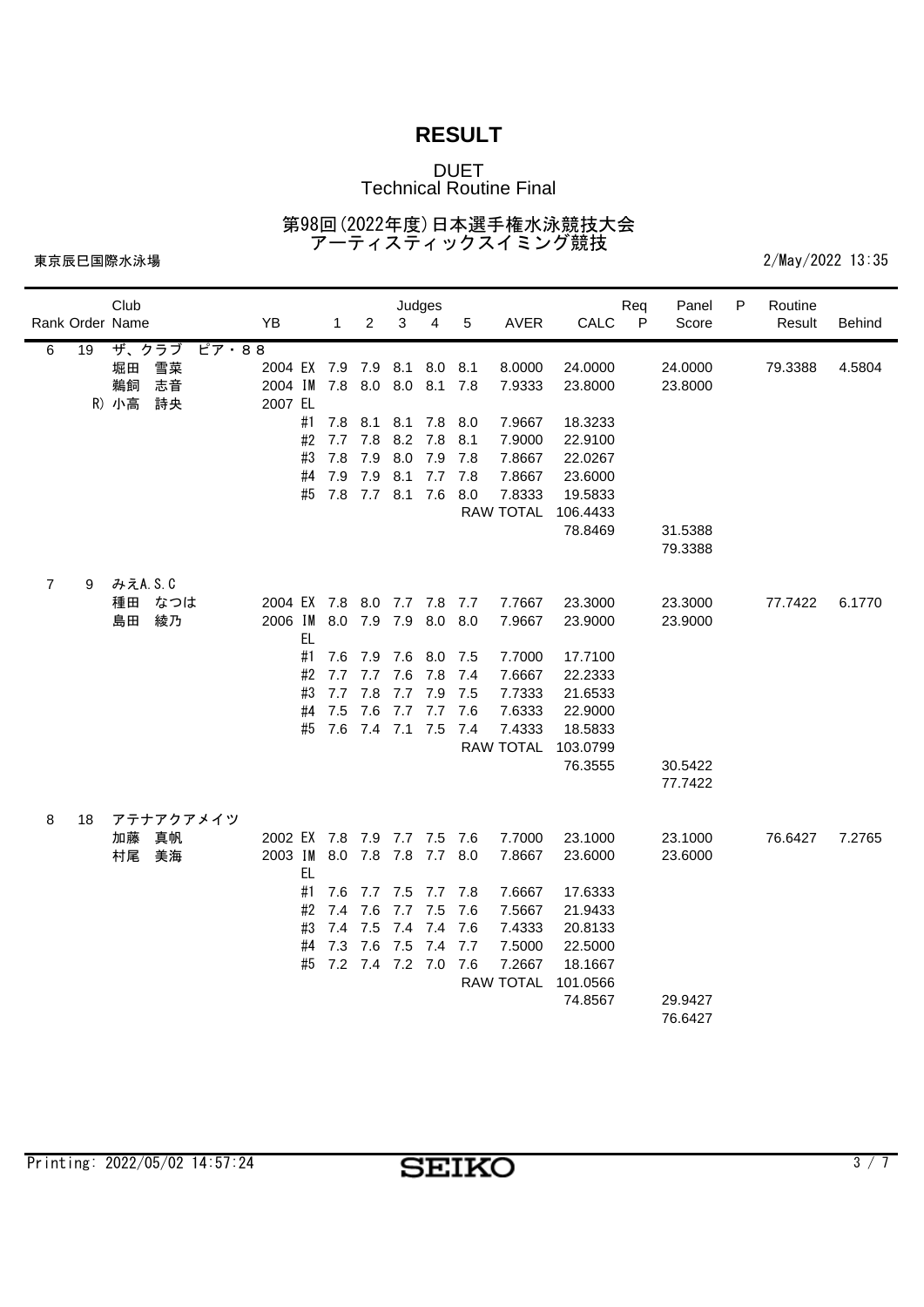### DUET Technical Routine Final

第98回(2022年度)日本選手権水泳競技大会 アーティスティックスイミング競技

|    |                 | Club |                 |                             |           |                 |                 |             | Judges      |      |                  |          | Req          | Panel   | P | Routine |        |
|----|-----------------|------|-----------------|-----------------------------|-----------|-----------------|-----------------|-------------|-------------|------|------------------|----------|--------------|---------|---|---------|--------|
|    | Rank Order Name |      |                 | YB                          |           | $\mathbf{1}$    | $\overline{2}$  | 3           | 4           | 5    | AVER             | CALC     | $\mathsf{P}$ | Score   |   | Result  | Behind |
| 9  | 7               |      | アテナアクアメイツ       |                             |           |                 |                 |             |             |      |                  |          |              |         |   |         |        |
|    |                 | 竹井   | 枝里菜             | 2005 EX 7.7                 |           |                 | 7.9             | 7.7         | 7.5         | 7.7  | 7.7000           | 23.1000  |              | 23.1000 |   | 76.6356 | 7.2836 |
|    |                 | 高橋   | 咲               | 2005 IM 7.8 7.9             |           |                 |                 | 7.9         | 7.8 7.6     |      | 7.8333           | 23.5000  |              | 23.5000 |   |         |        |
|    |                 |      |                 |                             | <b>EL</b> |                 |                 |             |             |      |                  |          |              |         |   |         |        |
|    |                 |      |                 |                             | #1        | 7.7             | 7.9             | 7.6         | 7.7 7.6     |      | 7.6667           | 17.6333  |              |         |   |         |        |
|    |                 |      |                 |                             | #2        | 7.5             | 7.7             | 7.5         | 7.6         | 7.4  | 7.5333           | 21.8467  |              |         |   |         |        |
|    |                 |      |                 |                             | #3        | 7.5             | 7.6             | 7.4         | 7.4         | 7.5  | 7.4667           | 20.9067  |              |         |   |         |        |
|    |                 |      |                 |                             | #4        | 7.4             | 7.6             | 7.5         | 7.3         | 7.5  | 7.4667           | 22.4000  |              |         |   |         |        |
|    |                 |      |                 |                             | #5        | 7.5 7.7 7.4 6.9 |                 |             |             | 7.4  | 7.4333           | 18.5833  |              |         |   |         |        |
|    |                 |      |                 |                             |           |                 |                 |             |             |      | <b>RAW TOTAL</b> | 101.3700 |              |         |   |         |        |
|    |                 |      |                 |                             |           |                 |                 |             |             |      |                  | 75.0889  |              | 30.0356 |   |         |        |
|    |                 |      |                 |                             |           |                 |                 |             |             |      |                  |          |              | 76.6356 |   |         |        |
| 10 | 10              |      | 富山スイミングパレス      |                             |           |                 |                 |             |             |      |                  |          |              |         |   |         |        |
|    |                 | 川口   | 愛莉              | 2003 EX 7.7 7.8 7.7 7.9 7.5 |           |                 |                 |             |             |      | 7.7333           | 23.2000  |              | 23.2000 |   | 76.6052 | 7.3140 |
|    |                 | 大浦   | 綺花              | 2004 IM                     |           | 7.9 7.8         |                 |             | 8.0 7.8 7.8 |      | 7.8333           | 23.5000  |              | 23.5000 |   |         |        |
|    |                 |      |                 |                             | <b>EL</b> |                 |                 |             |             |      |                  |          |              |         |   |         |        |
|    |                 |      |                 |                             | #1        | 7.5             | 7.7             | 7.4         | 7.6 7.6     |      | 7.5667           | 17.4033  |              |         |   |         |        |
|    |                 |      |                 |                             | #2        | 7.5             | 7.8             | 7.5         | 7.5         | 7.5  | 7.5000           | 21.7500  |              |         |   |         |        |
|    |                 |      |                 |                             | #3        | 7.2             |                 | 7.6 7.2 7.5 |             | -7.4 | 7.3667           | 20.6267  |              |         |   |         |        |
|    |                 |      |                 |                             | #4        | 7.4             | 7.6             | 7.4         | 7.6         | 7.4  | 7.4667           | 22.4000  |              |         |   |         |        |
|    |                 |      |                 |                             | #5        |                 | 7.3 7.5 7.5     |             | 7.6 7.5     |      | 7.5000           | 18.7500  |              |         |   |         |        |
|    |                 |      |                 |                             |           |                 |                 |             |             |      | <b>RAW TOTAL</b> | 100.9300 |              |         |   |         |        |
|    |                 |      |                 |                             |           |                 |                 |             |             |      |                  | 74.7630  |              | 29.9052 |   |         |        |
|    |                 |      |                 |                             |           |                 |                 |             |             |      |                  |          |              | 76.6052 |   |         |        |
|    |                 |      |                 |                             |           |                 |                 |             |             |      |                  |          |              |         |   |         |        |
| 11 | 3               |      | ジョイフルアスレティッククラブ |                             |           |                 |                 |             |             |      |                  |          |              |         |   |         |        |
|    |                 | 宮坂   | 茉優              | 2002 EX 7.6 7.6 7.7 7.8 7.8 |           |                 |                 |             |             |      | 7.7000           | 23.1000  |              | 23.1000 |   | 76.5642 | 7.3550 |
|    |                 | 渡部   | あかり             | 2003 IM 7.6                 | <b>EL</b> |                 | 7.5             |             | 7.7 7.7 7.7 |      | 7.6667           | 23.0000  |              | 23.0000 |   |         |        |
|    |                 |      |                 |                             | #1        | 7.8             | 7.9             |             | 7.7 7.8 7.5 |      | 7.7667           | 17.8633  |              |         |   |         |        |
|    |                 |      |                 |                             | #2        | 7.6             | 7.7             | 7.7         | 7.7         | 7.6  | 7.6667           | 22.2333  |              |         |   |         |        |
|    |                 |      |                 |                             | #3        | 7.6             | 7.6             | 7.6         | 7.5         | 7.4  | 7.5667           | 21.1867  |              |         |   |         |        |
|    |                 |      |                 |                             | #4        | 7.6             | 7.7 7.6         |             | 7.5         | 7.4  | 7.5667           | 22.7000  |              |         |   |         |        |
|    |                 |      |                 |                             | #5        |                 | 7.5 7.6 7.7 7.3 |             |             | 7.5  | 7.5333           | 18.8333  |              |         |   |         |        |
|    |                 |      |                 |                             |           |                 |                 |             |             |      | <b>RAW TOTAL</b> | 102.8166 |              |         |   |         |        |
|    |                 |      |                 |                             |           |                 |                 |             |             |      |                  | 76.1604  |              | 30.4642 |   |         |        |
|    |                 |      |                 |                             |           |                 |                 |             |             |      |                  |          |              | 76.5642 |   |         |        |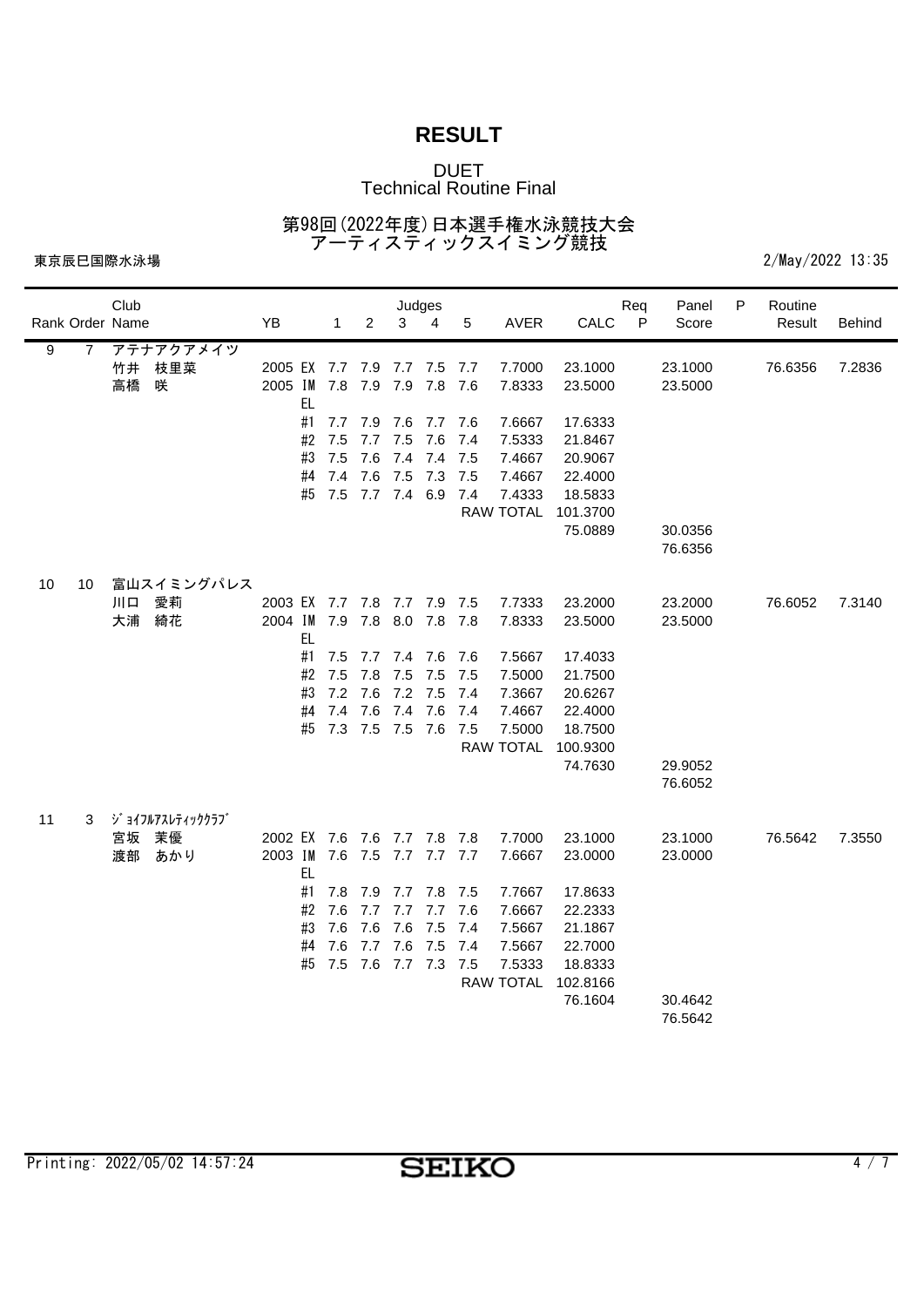### DUET Technical Routine Final

第98回(2022年度)日本選手権水泳競技大会 アーティスティックスイミング競技

|                 |                 | Club  |                 |                             |           |              |                     |         | Judges      |      |                  |          | Req          | Panel   | P | Routine |               |
|-----------------|-----------------|-------|-----------------|-----------------------------|-----------|--------------|---------------------|---------|-------------|------|------------------|----------|--------------|---------|---|---------|---------------|
|                 | Rank Order Name |       |                 | YB                          |           | $\mathbf{1}$ | $\overline{2}$      | 3       | 4           | 5    | <b>AVER</b>      | CALC     | $\mathsf{P}$ | Score   |   | Result  | <b>Behind</b> |
| $\overline{12}$ | 12              |       | 京都踏水会水泳学園       |                             |           |              |                     |         |             |      |                  |          |              |         |   |         |               |
|                 |                 | 坂本    | 和香奈             | 2005 EX 7.7                 |           |              | 7.7                 | 7.6     | 7.8         | 7.8  | 7.7333           | 23.2000  |              | 23.2000 |   | 75.8513 | 8.0679        |
|                 |                 | 笠原    | みのり             | 2007 IM 7.7 7.6             |           |              |                     | 7.6     | 7.7 7.9     |      | 7.6667           | 23.0000  |              | 23.0000 |   |         |               |
|                 |                 |       |                 |                             | EL.       |              |                     |         |             |      |                  |          |              |         |   |         |               |
|                 |                 |       |                 |                             | #1        | 7.3          | 7.6                 |         | 7.5 7.8 7.3 |      | 7.4667           | 17.1733  |              |         |   |         |               |
|                 |                 |       |                 |                             | #2        | 7.2          | 7.5                 | 7.6     | 7.6         | 7.3  | 7.4667           | 21.6533  |              |         |   |         |               |
|                 |                 |       |                 |                             | #3        | 7.2          | 7.7                 | 7.4     | 7.6         | 7.3  | 7.4333           | 20.8133  |              |         |   |         |               |
|                 |                 |       |                 |                             | #4        | 7.2          | 7.5                 | 7.4     | 7.5         | 7.1  | 7.3667           | 22.1000  |              |         |   |         |               |
|                 |                 |       |                 |                             | #5        |              | 7.5 7.5 7.3 7.2 7.2 |         |             |      | 7.3333           | 18.3333  |              |         |   |         |               |
|                 |                 |       |                 |                             |           |              |                     |         |             |      | <b>RAW TOTAL</b> | 100.0732 |              |         |   |         |               |
|                 |                 |       |                 |                             |           |              |                     |         |             |      |                  | 74.1283  |              | 29.6513 |   |         |               |
|                 |                 |       |                 |                             |           |              |                     |         |             |      |                  |          |              | 75.8513 |   |         |               |
| 13              | 13              | イール浜松 |                 |                             |           |              |                     |         |             |      |                  |          |              |         |   |         |               |
|                 |                 | 髙澤    | 希輝              | 2005 EX 7.6                 |           |              | 7.6 7.5 7.7 7.7     |         |             |      | 7.6333           | 22.9000  |              | 22.9000 |   | 75.7662 | 8.1530        |
|                 |                 | 畑中    | 愛梨              | 2006 IM                     |           | 7.5 7.8      |                     |         | 7.7 7.6 7.5 |      | 7.6000           | 22.8000  |              | 22.8000 |   |         |               |
|                 |                 | R) 石原 | 珊瑚              | 2009 EL                     |           |              |                     |         |             |      |                  |          |              |         |   |         |               |
|                 |                 |       |                 |                             | #1        | 7.7          | 7.7                 |         | 7.7 7.5 7.6 |      | 7.6667           | 17.6333  |              |         |   |         |               |
|                 |                 |       |                 |                             | #2        | 7.5          | 7.6                 | 7.7     | 7.7         | 7.5  | 7.6000           | 22.0400  |              |         |   |         |               |
|                 |                 |       |                 |                             | #3        | 7.6          | 7.3                 | 7.4     | 7.6         | 7.5  | 7.5000           | 21.0000  |              |         |   |         |               |
|                 |                 |       |                 |                             | #4        | 7.5          | 7.4 7.4             |         | 7.5         | 7.3  | 7.4333           | 22.3000  |              |         |   |         |               |
|                 |                 |       |                 |                             | #5        |              | 7.4 7.2 7.4 7.4 7.4 |         |             |      | 7.4000           | 18.5000  |              |         |   |         |               |
|                 |                 |       |                 |                             |           |              |                     |         |             |      | <b>RAW TOTAL</b> | 101.4733 |              |         |   |         |               |
|                 |                 |       |                 |                             |           |              |                     |         |             |      |                  | 75.1654  |              | 30.0662 |   |         |               |
|                 |                 |       |                 |                             |           |              |                     |         |             |      |                  |          |              | 75.7662 |   |         |               |
|                 |                 |       |                 |                             |           |              |                     |         |             |      |                  |          |              |         |   |         |               |
| 14              | 15              |       | ジョイフルアスレティッククラブ |                             |           |              |                     |         |             |      |                  |          |              |         |   |         |               |
|                 |                 | 岡野    | 日和              | 2004 EX 7.8 7.8 7.6 7.5 7.4 |           |              |                     |         |             |      | 7.6333           | 22.9000  |              | 22.9000 |   | 75.0308 | 8.8884        |
|                 |                 | 西口    | 璃莉              | 2006 IM 7.6                 |           |              | 7.6                 | 7.8     | 7.8 7.5     |      | 7.6667           | 23.0000  |              | 23.0000 |   |         |               |
|                 |                 |       |                 |                             | <b>EL</b> |              |                     |         |             |      |                  |          |              |         |   |         |               |
|                 |                 |       |                 |                             | #1        | 7.5          | 7.6                 | 7.4 7.5 |             | -7.4 | 7.4667           | 17.1733  |              |         |   |         |               |
|                 |                 |       |                 |                             | #2        | 7.6          | 7.5                 | 7.4     | 7.3         | 7.6  | 7.5000           | 21.7500  |              |         |   |         |               |
|                 |                 |       |                 |                             | #3        | 7.3          | 7.5                 | 6.9     | 6.8         | 6.9  | 7.0333           | 19.6933  |              |         |   |         |               |
|                 |                 |       |                 |                             | #4        | 7.5          | 7.4                 | 7.5     | 7.1         | 7.3  | 7.4000           | 22.2000  |              |         |   |         |               |
|                 |                 |       |                 |                             | #5        | $7.2$ $7.1$  |                     | 6.8 6.8 |             | 7.1  | 7.0000           | 17.5000  |              |         |   |         |               |
|                 |                 |       |                 |                             |           |              |                     |         |             |      | <b>RAW TOTAL</b> | 98.3166  |              |         |   |         |               |
|                 |                 |       |                 |                             |           |              |                     |         |             |      |                  | 72.8271  |              | 29.1308 |   |         |               |
|                 |                 |       |                 |                             |           |              |                     |         |             |      |                  |          |              | 75.0308 |   |         |               |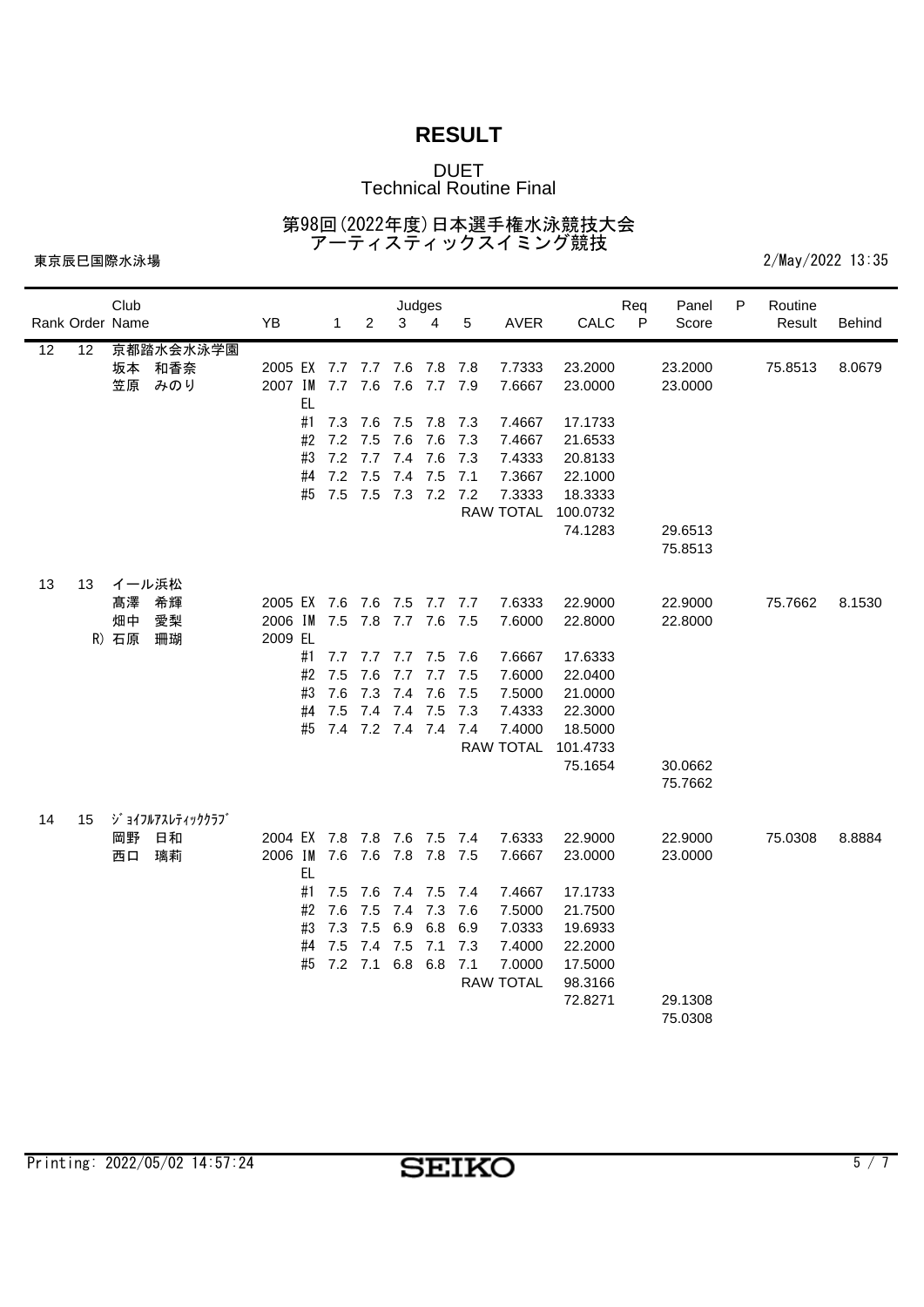### DUET Technical Routine Final

第98回(2022年度)日本選手権水泳競技大会 アーティスティックスイミング競技

|                 | Club             |                             |              |                     |                 | Judges  |     |                  |         | Req          | Panel   | P | Routine |        |
|-----------------|------------------|-----------------------------|--------------|---------------------|-----------------|---------|-----|------------------|---------|--------------|---------|---|---------|--------|
| Rank Order Name |                  | YB                          | $\mathbf{1}$ | $\overline{2}$      | 3               | 4       | 5   | AVER             | CALC    | $\mathsf{P}$ | Score   |   | Result  | Behind |
| 15<br>1         | アテナアクアメイツ        |                             |              |                     |                 |         |     |                  |         |              |         |   |         |        |
|                 | 侑珠<br>三澤         | 2005 EX 7.6                 |              | 7.7                 | 7.6             | 7.5     | 7.6 | 7.6000           | 22.8000 |              | 22.8000 |   | 74.7778 | 9.1414 |
|                 | 石川<br>美咲         | 2005 IM 7.7 7.4 7.5         |              |                     |                 | 7.6 7.5 |     | 7.5333           | 22.6000 |              | 22.6000 |   |         |        |
|                 |                  | EL                          |              |                     |                 |         |     |                  |         |              |         |   |         |        |
|                 |                  | #1                          | 7.4          | 7.4 7.5             |                 | 7.3 7.2 |     | 7.3667           | 16.9433 |              |         |   |         |        |
|                 |                  | #2                          | 7.5          | 7.3                 | 7.6             | 7.4 7.4 |     | 7.4333           | 21.5567 |              |         |   |         |        |
|                 |                  | #3                          | 7.5          | 7.3                 | 7.3             | 7.3     | 7.4 | 7.3333           | 20.5333 |              |         |   |         |        |
|                 |                  | #4                          | 7.4          | 7.4                 | 7.6             | 7.4     | 7.3 | 7.4000           | 22.2000 |              |         |   |         |        |
|                 |                  | #5                          |              | 7.2 6.9 7.4 7.1 7.2 |                 |         |     | 7.1667           | 17.9167 |              |         |   |         |        |
|                 |                  |                             |              |                     |                 |         |     | <b>RAW TOTAL</b> | 99.1500 |              |         |   |         |        |
|                 |                  |                             |              |                     |                 |         |     |                  | 73.4444 |              | 29.3778 |   |         |        |
|                 |                  |                             |              |                     |                 |         |     |                  |         |              | 74.7778 |   |         |        |
| 16<br>20        | アーティスティックスイミング広島 |                             |              |                     |                 |         |     |                  |         |              |         |   |         |        |
|                 | 吉川 美波            | 2004 EX 7.4 7.5 7.6 7.6 7.6 |              |                     |                 |         |     | 7.5667           | 22.7000 |              | 22.7000 |   | 74.6704 | 9.2488 |
|                 | 新 佳乃子            | 2007 IM 7.6 7.6 7.5 7.6 7.6 |              |                     |                 |         |     | 7.6000           | 22.8000 |              | 22.8000 |   |         |        |
|                 |                  | EL                          |              |                     |                 |         |     |                  |         |              |         |   |         |        |
|                 |                  | #1                          | 7.4          | 7.4                 | 7.3             | 7.4 7.6 |     | 7.4000           | 17.0200 |              |         |   |         |        |
|                 |                  | #2                          | 7.5          | 7.4                 | 7.4             | 7.5     | 7.5 | 7.4667           | 21.6533 |              |         |   |         |        |
|                 |                  | #3                          | 7.3          | 7.5                 | 6.9             | 7.3     | 7.5 | 7.3667           | 20.6267 |              |         |   |         |        |
|                 |                  | #4                          |              | 7.2 7.2 7.3 7.4     |                 |         | 7.4 | 7.3000           | 21.9000 |              |         |   |         |        |
|                 |                  | #5                          | 7.2          | 6.9                 | 6.8             | 6.9     | 6.9 | 6.9000           | 17.2500 |              |         |   |         |        |
|                 |                  |                             |              |                     |                 |         |     | <b>RAW TOTAL</b> | 98.4500 |              |         |   |         |        |
|                 |                  |                             |              |                     |                 |         |     |                  | 72.9259 |              | 29.1704 |   |         |        |
|                 |                  |                             |              |                     |                 |         |     |                  |         |              | 74.6704 |   |         |        |
|                 |                  |                             |              |                     |                 |         |     |                  |         |              |         |   |         |        |
| 17<br>8         | アクラブ調布           |                             |              |                     |                 |         |     |                  |         |              |         |   |         |        |
|                 | 奈緒<br>池本         | 2005 EX 7.6 7.5 7.4 7.7 7.4 |              |                     |                 |         |     | 7.5000           | 22.5000 |              | 22.5000 |   | 74.1094 | 9.8098 |
|                 | 浅野<br>逢里         | 2005 IM 7.5 7.7 7.6 7.4 7.5 |              |                     |                 |         |     | 7.5333           | 22.6000 |              | 22.6000 |   |         |        |
|                 |                  | <b>EL</b>                   |              |                     |                 |         |     |                  |         |              |         |   |         |        |
|                 |                  | #1                          | 7.4          |                     | 7.3 7.4 7.3 7.3 |         |     | 7.3333           | 16.8667 |              |         |   |         |        |
|                 |                  | #2                          | 7.4          | 7.3                 | 7.5             | 7.3     | 7.2 | 7.3333           | 21.2667 |              |         |   |         |        |
|                 |                  | #3                          | 7.1          | 7.4                 | 7.2 7.0         |         | 7.1 | 7.1333           | 19.9733 |              |         |   |         |        |
|                 |                  | #4                          | 7.4          | 7.4                 | 7.5             | 7.5     | 7.2 | 7.4333           | 22.3000 |              |         |   |         |        |
|                 |                  | #5                          | 7.1          |                     | 7.0 7.2 6.8     |         | 6.9 | 7.0000           | 17.5000 |              |         |   |         |        |
|                 |                  |                             |              |                     |                 |         |     | <b>RAW TOTAL</b> | 97.9067 |              |         |   |         |        |
|                 |                  |                             |              |                     |                 |         |     |                  | 72.5235 |              | 29.0094 |   |         |        |
|                 |                  |                             |              |                     |                 |         |     |                  |         |              | 74.1094 |   |         |        |